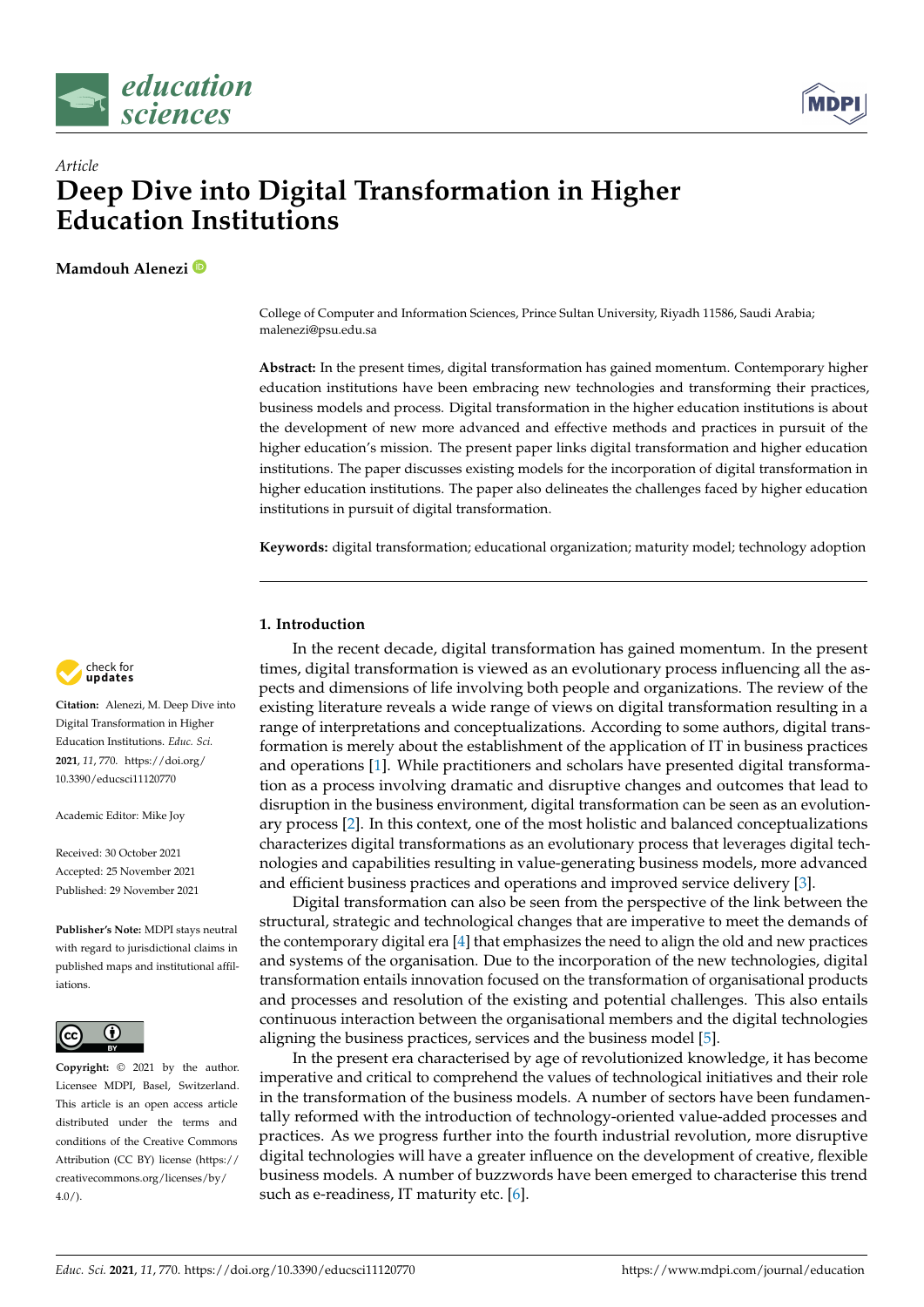For centuries, higher education institutions have been the epicentre of knowledge creation and diffusion. However, in the present times, access to information and knowledge is no longer limited to the physical space of the educational institutes. Rather, information and knowledge pertinent to a wide variety of subjects can be gained from various platforms, open-source databases and web browsers, applications, encyclopaedias which enable the users to add to their learning. This emerging trend, although poses various challenges, must be seen as an opportunity rather than a threat to the higher education institutions [\[7\]](#page-11-6).

Contemporary higher education institutions have been embracing new technologies and transforming their practices, business models and process. Digital transformation in the higher education institutions concerns the development of new more advanced and effective methods and practices in pursuit of the higher education's mission. A number of studies have also claimed that digital transformation is not merely about the incorporation of technology in business processes. Rather, digital transformation is a process for analyzing the needs and the demands of the stakeholders and ensuring the provision of education and research services that are in line with the knowledge needs of the students. Digital transformation is being gradually implemented in educational institutes across the world ensuring that the learning of the students is supported by digital tools [\[8\]](#page-11-7).

In the context of the contemporary knowledge society, the digital transformation must be considered as a critical process in which the production of knowledge and the processing of information take place through information technologies such as virtual reality, online learning video integration, gamification, and big data [\[9\]](#page-11-8). Moreover, the success in this digital age is determined by the ability of the institutions to create and appropriately capture the information such as student engagement, outcomes attainment, satisfaction, etc. [\[10\]](#page-11-9). Concerns have grown regarding how education manages its position in the knowledge society. Higher education institutions are faced with significant challenges pertinent to the digital transformation not only in terms of the adoption of the digital tools and technology in the teaching and learning process but also for the incorporation of the technologies for changing and modifying the existing systems, processes, communication modes and channels and all the other academic and administrative activities involved in the institute.

A number of digital tools and technologies have been developed to meet the changing educational needs of the students. Virtual educational platforms around the world have been established with a wide variety of new simulative methods of learning. However, higher education institutions still has a lot to do to achieve the digital transformation that this era requires. It is imperative to consider digital transformation at a macro level considering all the areas where there is a need for the adoption of digital technology in order to innovate and improve the service delivery and education system of the educational institutes. In order to meet the international standards, it is imperative to adhere to such policies and standards, which demonstrate the reputation of the higher education institutes supporting the students with the advanced learning mechanism and knowledge delivery that are tailored to the curriculum. The present paper provides an overview of literature pertinent to the digital transformation of higher educational institutes through a comprehensive review of the relevant literature. The paper highlights the digital maturity as well as the challenges, opportunities and awareness of the digital transformation in educational institutes.

### **2. Digital Transformation Background**

In the present times, digital transformation has been emerging as one of the top priorities of educational institutes, particularly, higher education institutions. Similar to business institutions, it is an essential process for achieving a competitive edge in the industry. A number of authors have attempted to conceptualize the notion of digital transformation. Among them, Hess et al. [\[11\]](#page-11-10) have conceptualized the notion as change brought about by digital technology for improving overall performance and productivity. This aligns with the definition by [\[12\]](#page-11-11) that stated that with the incorporation of the digital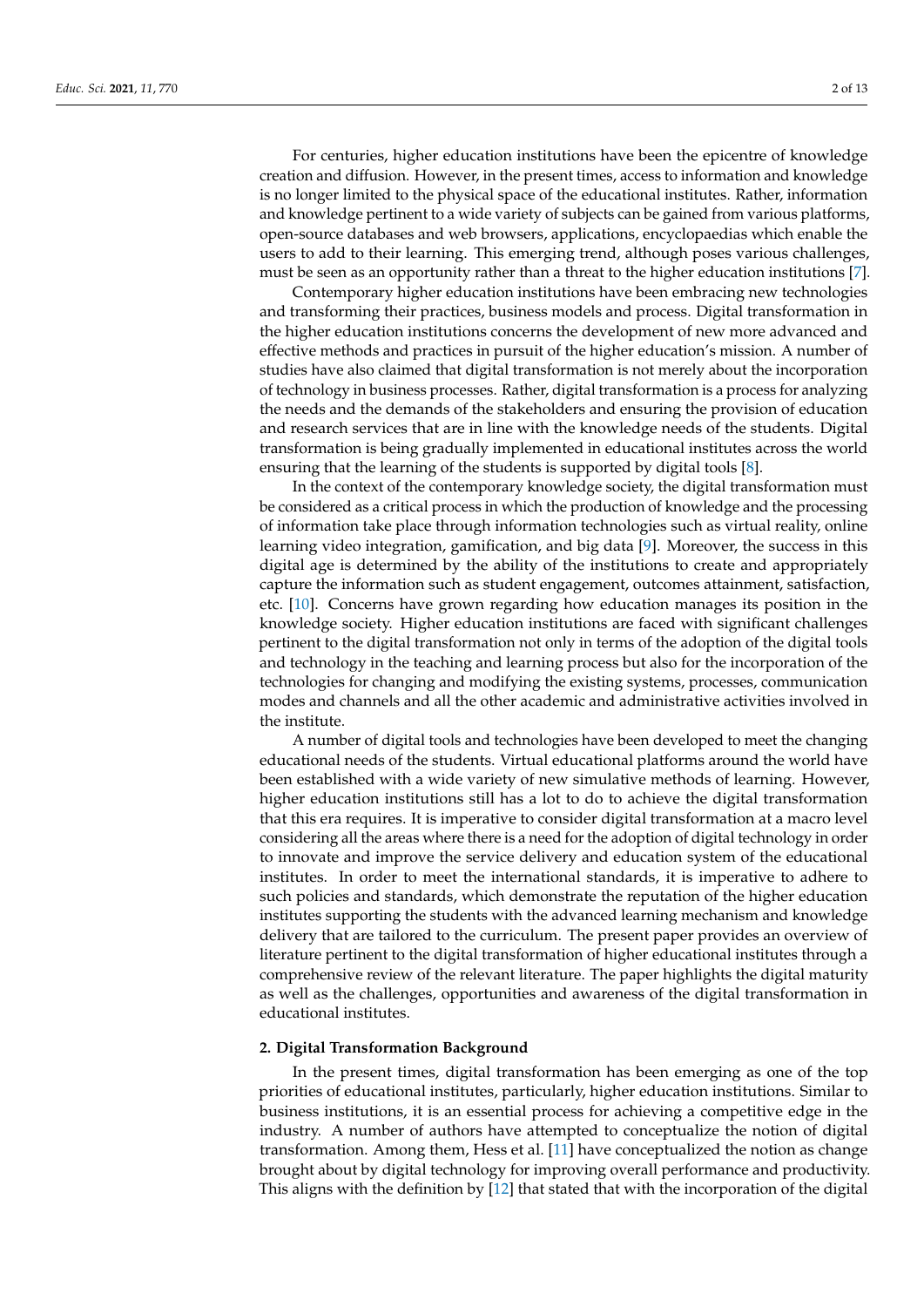transformation, the organization's processes, practices, procedures, competencies, systems and models of an organization are transformed in a strategic and prioritized manner to take full advantage of technological advancements, as well as its increased social effect. In this context, similar to any other industry, if the higher education institutions want to stay relevant to the changing industry scenarios and trends and to remain a significant component of this transition throughout time and not fade away from the scene, they must grow holistically [\[13\]](#page-11-12).

Several research studies proposed and discussed new skill sets that are needed in the next decade [\[14\]](#page-11-13). These skills are not limited to technical skills like programming. Rather they include skills and competencies in terms of creative thinking, problem-solving, agile working, cognitive abilities, critical thinking, cross-cultural competencies etc. Thus, these skills or competencies are not limited to any particular technology.

In the context of digital transformation, it is important to note that the terms digitization, digitalization and digital transformation have been used synonymously and interchangeably. However, they all relate to different conceptualizations. Digitization refers to modifying analog tools into digital representations. Digitalization refers to improvements with the incorporation of digital data. On the other hand, digital transformation refers to disruptive and holistic changes in the organisation with the incorporation of digital technologies. Digital abilities and competencies required for successful digital transformation are not really relevant to digitization and digitalization. They are more concerned with the two primary capacities of abstraction and contextualization.

The major question is how do digital skills and transformation affect higher education? Digital learning can be seen as an opportunity for higher education to enhance their pedagogical approaches. E-learning was originally opted to increase the quality of learning by using online tools and simplifying access to information, as well as distant exchanges and cooperation [\[15\]](#page-11-14). However, most individuals only associate e-learning with digitization and digitalization. It is more appropriate to consider e-Learning as a catch-all term for any form of learning that relies on or benefits from electronic communication and cutting-edge technology [\[16\]](#page-11-15).

The use of terms such as digital learning and digitally transformed learning allows for discussion of teaching and learning processes emphasizing common practices. Scalable customized learning is possible with digitally transformed learning. In this sense, digital approaches to higher education might expand beyond the use of technology gadgets and toward new learning experiences made possible by technological advancements. The focus would not be on technology, and the term "digital" might potentially open up possibilities for rethinking teaching and learning approaches.

# **3. Digital Maturity Models**

Maturity models are well-known methods in the literature to measure the maturity of organizations [\[17](#page-11-16)[,18\]](#page-11-17). Digital maturity can be defined as the state of digital transformation in an organization [\[19\]](#page-11-18). Applying these concepts to educational higher education organizations is unfortunately rare. Current models are restricted to information systems management in these organizations and are still yet to grow [\[20\]](#page-11-19). Maturity models are composed of different components such as maturity level, a descriptor for each maturity level, dimensions, best practices or elements associated with the corresponding dimensions, and a description of each element for each maturity level [\[18\]](#page-11-17). De Bruin et al. [\[21\]](#page-11-20) classified maturity models into three different types: descriptive, prescriptive, or comparative. The descriptive models assist in the assessment of the given situation, the prescriptive models are appropriate for implementing a plan or initiative and the comparative models are suitable comparisons and benchmarking.

Consultancy companies are considered as appropriate advisors to provide consultations with regard to digital maturity models. Since there is a large number of management consulting firms, the present paper only discusses the maturity models of the top firms in the industry, assuming that their models are the most common in practice. It is found that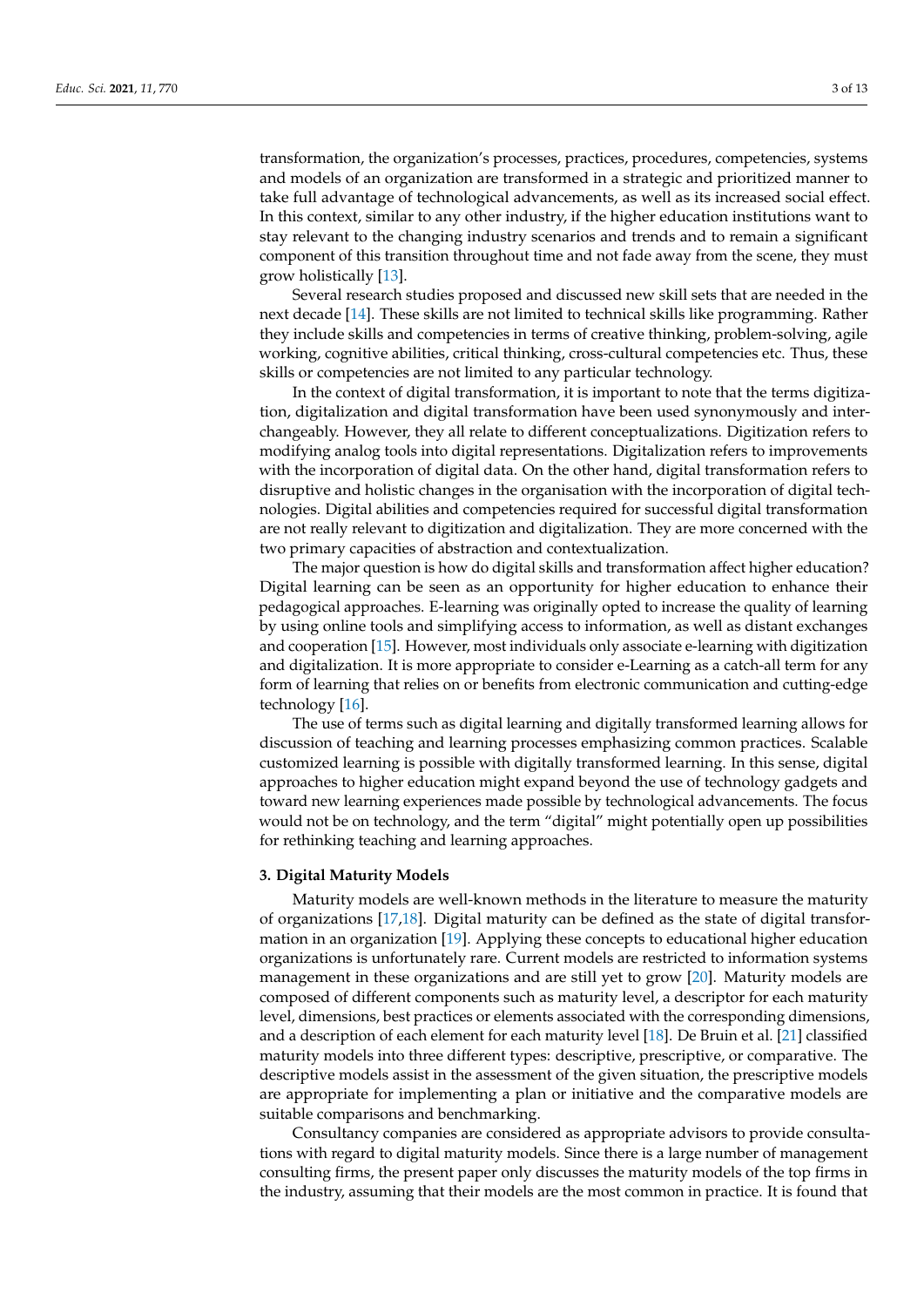the consulting firms only provide generic MMs publicly. This may be because of the fact that such consulting firms consider their mature models to be intellectual property and thus, have kept them as confidential data. Table [1](#page-3-0) summarizes these digital maturity models.

<span id="page-3-0"></span>

| # | Consulting<br>Company | <b>Digital Maturity Model</b>       | <b>Dimensions</b>                                                                                                                                                                                                                                                                                                                             |
|---|-----------------------|-------------------------------------|-----------------------------------------------------------------------------------------------------------------------------------------------------------------------------------------------------------------------------------------------------------------------------------------------------------------------------------------------|
| 1 | Accenture             | Digital Capability Assessment (DCA) | • Strategy and Leadership<br>• People and Culture<br>• Product and Service<br>• Customer Experience<br>• Enterprise Enablement                                                                                                                                                                                                                |
| 2 | <b>BCG</b>            | Digital Acceleration Index (DAI)    | • Business strategy driven by digital<br>• Digitize the core<br>• New digital growth<br>• Enablers                                                                                                                                                                                                                                            |
| 3 | Deloitte              | Digital Maturity Model (DMM)        | $\bullet$ Customer<br>$\bullet$ Strategy<br>• Technology<br>• Operations<br>• Organization and Culture                                                                                                                                                                                                                                        |
| 4 | EY                    | Digital Readiness Assessment        | • Strategy, Innovation and Growth<br>• Customer Experience<br>• Supply Chain and Operations<br>• Technology<br>• Risk and Cybersecurity<br>• Finance, Legal and Tax<br>• People and Organization                                                                                                                                              |
| 5 | <b>KPMG</b>           | Digital Readiness Assessment (DRA)  | • Development and Purchasing<br>• Production<br>• Marketing<br>$\bullet$ Sales                                                                                                                                                                                                                                                                |
| 6 | McKinsey              | Digital Capabilities (DC)           | • Data-driven Insights<br>• Integrated Customer Experience<br>• Digital Marketing<br>• Digitally-enabled Operations<br>• Next-gen Technology<br>• Digital Enablers                                                                                                                                                                            |
| 7 | <b>PWC</b>            | <b>Maturity Assessment</b>          | • Digital business models and customer access<br>• Digitization of products and service offerings<br>• Digitization and integration of vertical and horizontal value chains<br>• Data and analytics as core capability<br>• Agile IT architecture<br>• Compliance, security, legal, and tax<br>• Organization, employees, and digital culture |

# **4. Digital Transformation in Higher Education**

Organizations, regardless of their business domain, struggle with the integration of digital technologies in their existing practices and processes. In the case of higher education institutions, the process of digital transformation becomes more complex due to a number of problematic trends such as declining enrollment, rise in operational costs, changing educational demands etc. Such trends increase the likeability of replacing existing IT infrastructure and applications with technologies that are better suited to higher education in the digital world.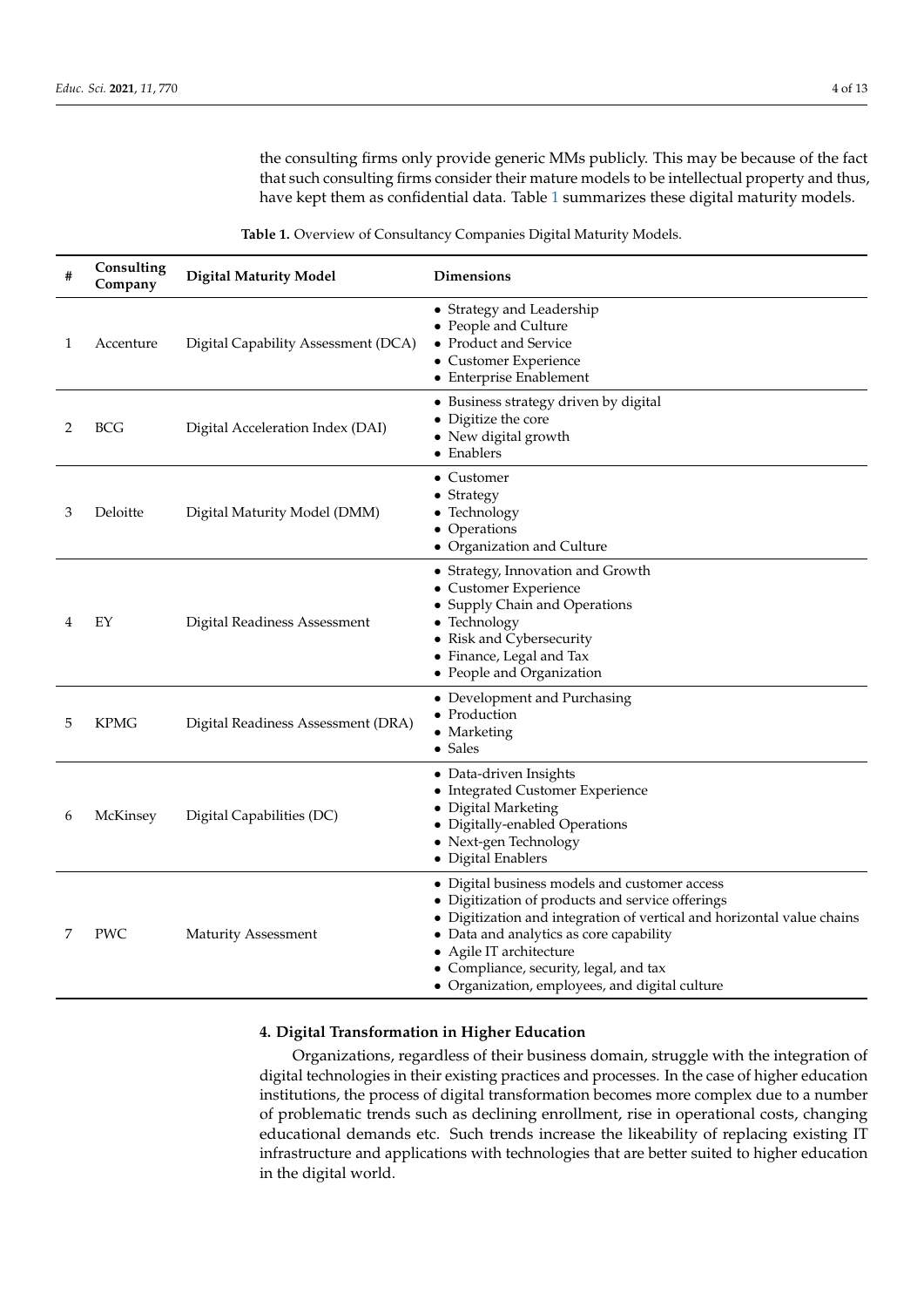The concept of digital transformation transcends beyond the adoption of advanced digital technology only. In the case of higher education institutions, the transformation of the existing teaching and learning models is imperative for survival and sustaining the competitive position in the long term. Leaders in higher education have identified four main and consistent goals. These goals are to improve the students' learning environment, increase operational efficiency, increase computing power for cutting-edge research, and stimulate innovation in education. For higher education institutions, it is imperative to rethink their teaching and learning practices by integrating digital tools in their existing systems, ultimately enriching their traditional pedagogical approaches and education system through advanced education delivery tools [\[22\]](#page-11-21). However, up till now, in higher education, technology has been viewed as a means for incremental changes in terms of improvement in the existing learning approaches. Technology has been largely ignored as a means for disruptive and evolutionary changes [\[23\]](#page-11-22). Moreover, the digital transformation in higher education must also extend beyond the innovation driven by the instructor for improving pedagogical approaches. It must also incorporate digitization skills rather than just focusing on supporting the learning processes with technology [\[24\]](#page-11-23).

In order to sustain a competitive position and maintain a reputation in the present times, higher education institutions employ all possible digital technologies and tools to ensure continuous improvement of their education delivery and ensure superior student experience. Investing in technology to become more digital native and using this technology to help engaging students, tracking them, and predicting their success will eventually lead to a better student journey. In addition, digital solutions of the student journey can be used to recruit and retain students as well as improve digital education delivery.

National Center for Education Statistics shows that in the period between 2010 to 2018, the non-administrative expenses of US-based public and private not-for-profit highereducation institutions, rose by 18 per cent. In this regard, investing in technology and streamline business processes through technology will help a great deal in reducing operating costs. Using cloud technologies will also help in reducing maintenance overheads. Moreover, as scientific research becomes more complex, a need arises to have more scalable secure computing power. Digitizing these computing powers and using remote, networked or cloud-based research tools is a necessity for higher education institutions.

It is also worth noting that in the present times, digital-native students are the major drivers for the evolution of education delivery. Students have started to consider the digital experience as an essential part of their college experience. In some cases, it might be an important factor in selecting their institution. Digital maturity will allow higher education institutions to become more agile and effective in providing an education that adapts to changing educational needs, responding to changing preferences and predict future disruptions.

## *4.1. Need for Digital Transformation in Higher Education*

In the present times, the mission of the higher education institutions is to develop the employability skills of the students for a specific career, in order to equip them to survive in the labor market for the following 30 or 40 years. Educational institutes rarely devote time to educating students on how to learn. Things have changed in the recent decade since it is now uncommon for employees to work for the same business for their whole career [\[14\]](#page-11-13). As a result, higher education institutions are faced with the task of preparing students for continuous learning. Thus, higher education institutions need to focus on the development of the self-efficiency and adaptability skills of the students [\[25\]](#page-11-24). In this regard, digital transformation can help accomplish contextualization in learning. Such skills and competencies must be integrated into all modules and courses, as well as all learning settings. If we can do this, we can begin to transform education. This way we can get a general idea of what "critical thinking" or "abstract thinking" means—we build a model—and through contextualization, later There we create concrete visualizations of "critical thinking in a field" [\[26\]](#page-11-25).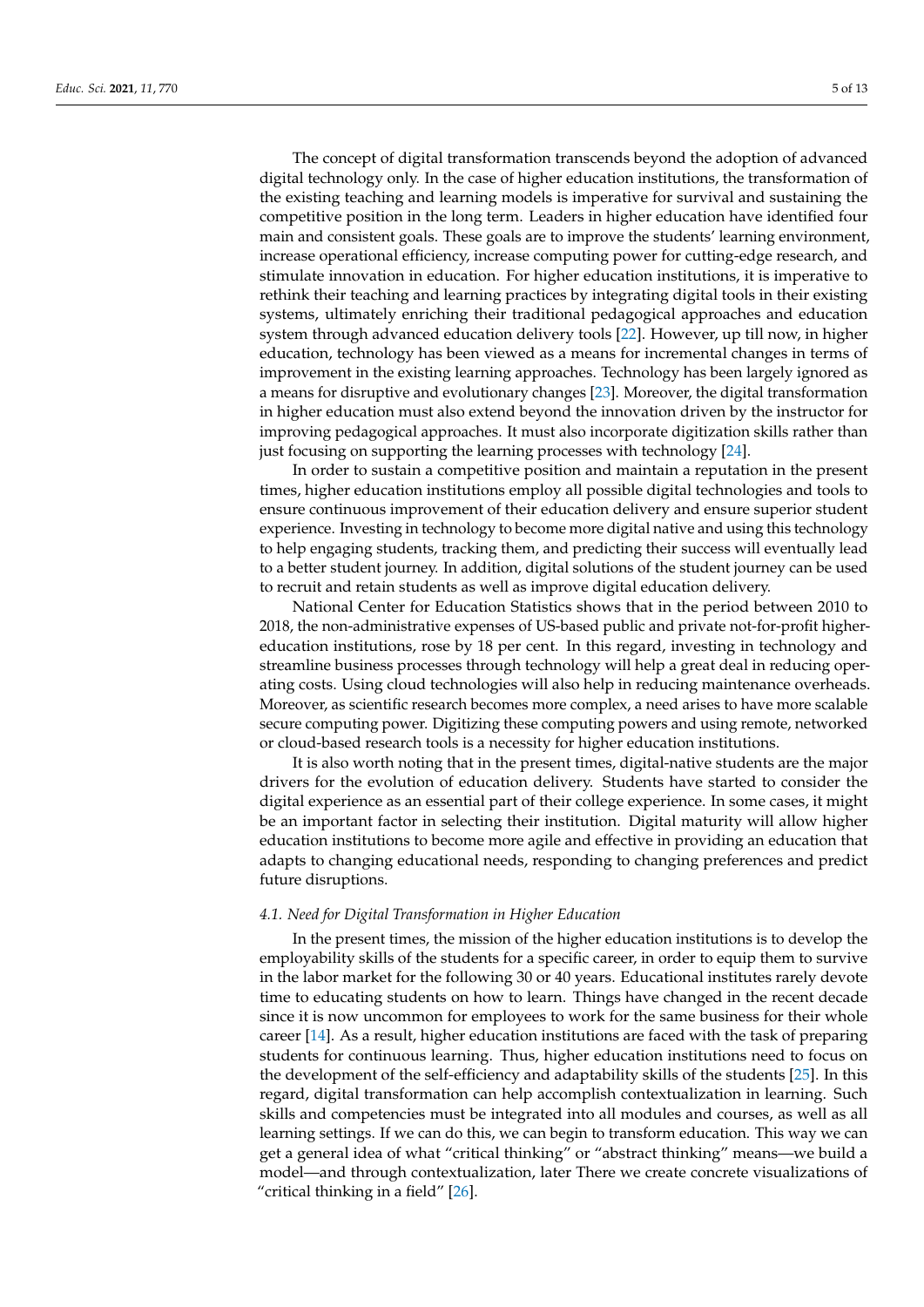Higher educational institutes also need to make well-researched and oftentimes fast choices in order to simplify operations and better understand their consumers. As such, meaningful data must be used to understand and delineate the trends and patterns that in turn influence decisions that will have the greatest impact on the institution as a whole [\[12\]](#page-11-11). Furthermore, utilizing all of the chances and potentialities provided by the richness of digital technologies accessible, as well as rethinking full business models and transforming the operations and practices throughout the value chain is certainly one of the most difficult endeavors. Such a problem is more of concern for the business organizations as they always compete in the market to establish and sustain a competitive position in the industry. However, it is also emerging as a serious concern for the higher educational institutes due to the rising competition between the universities for the finest students and researchers grows [\[27\]](#page-11-26). Legacy systems can incur considerable costs and put pressure on budgets [\[13\]](#page-11-12). There is also a greater demand for security than ever before as a result of attacks on higher educational institutes both online as well as on-campus. Legacy or manual forms and methods will not be able to solve these issues. More than ever, higher education establishments need to embrace the use of digital technology for their daily operations [\[28\]](#page-11-27).

## *4.2. Dimensions of Digital Transformation in Higher Educational Institutes*

The incorporation of digital technologies can be used to transform various dimensions of higher education. One of the dimensions in teaching and pedagogy. Bozhko et al. [\[29\]](#page-12-0) have emphasized the need of using tools that meet current educational standards and techniques, particularly those based on technology. Bond et al. [\[30\]](#page-12-1) also stressed that digital advancement in the context of education has been going beyond just technical changes, rather, it has impacted the curricular as well as organizational and structural as well. Digital educational tools are seen as providing new roles for the researchers, teachers and learners, generating more interactive, simulative and engaging methods for teaching and learning, and enhancing collaboration and engagement [\[31\]](#page-12-2). Another major dimension is curriculum and digital literacy in terms of the establishment of digital skills and curriculum modernization. In the present digital era, a new highly skilled workforce with technological skills and expertise in technology and contemporary knowledge is required [\[32\]](#page-12-3). Furthermore, Bond et al. [\[30\]](#page-12-1) have asserted that technical, as well as instructional advice, is required from the standpoint of university professors to prepare the students for future employability. As a result, there is a need to modernize the curriculum to meet current educational standards and techniques, including discovering new ways to accelerate digital learning and expanding the use of information and communication technologies [\[29\]](#page-12-0). Digital transformation can also be applied to the dimension of infrastructure and administration. As [\[33\]](#page-12-4) asserted that digital transformation of the administrative architecture can result in an agile and flexible architecture that can enable the management to quickly adapt to the emerging technologies and systems. Similarly, Faria and Henriqueta [\[27\]](#page-11-26) contemplated that a number of higher educational institutes have incorporated digital technologies for the improvement of their current practices in terms of how they handle student data and curriculum and to innovate their management experiences while making data-driven proactive and informed decisions.

#### *4.3. Education-Specific Transformation Frameworks*

The development of a maturity model of digital transformation in educational organizations must be theoretically sound and rigorously tested [\[21\]](#page-11-20). It must also take into account the core business of these institutions which are teaching and learning, research, and community service. Various companies have attempted to build a framework that guides universities and higher education institutions towards digital transformation. These attempts outline some foundational steps in the right direction. These frameworks differ in terms of their rigorousness. Nonetheless, the frameworks can help especially in cases where there is no clear strategy for these institutions.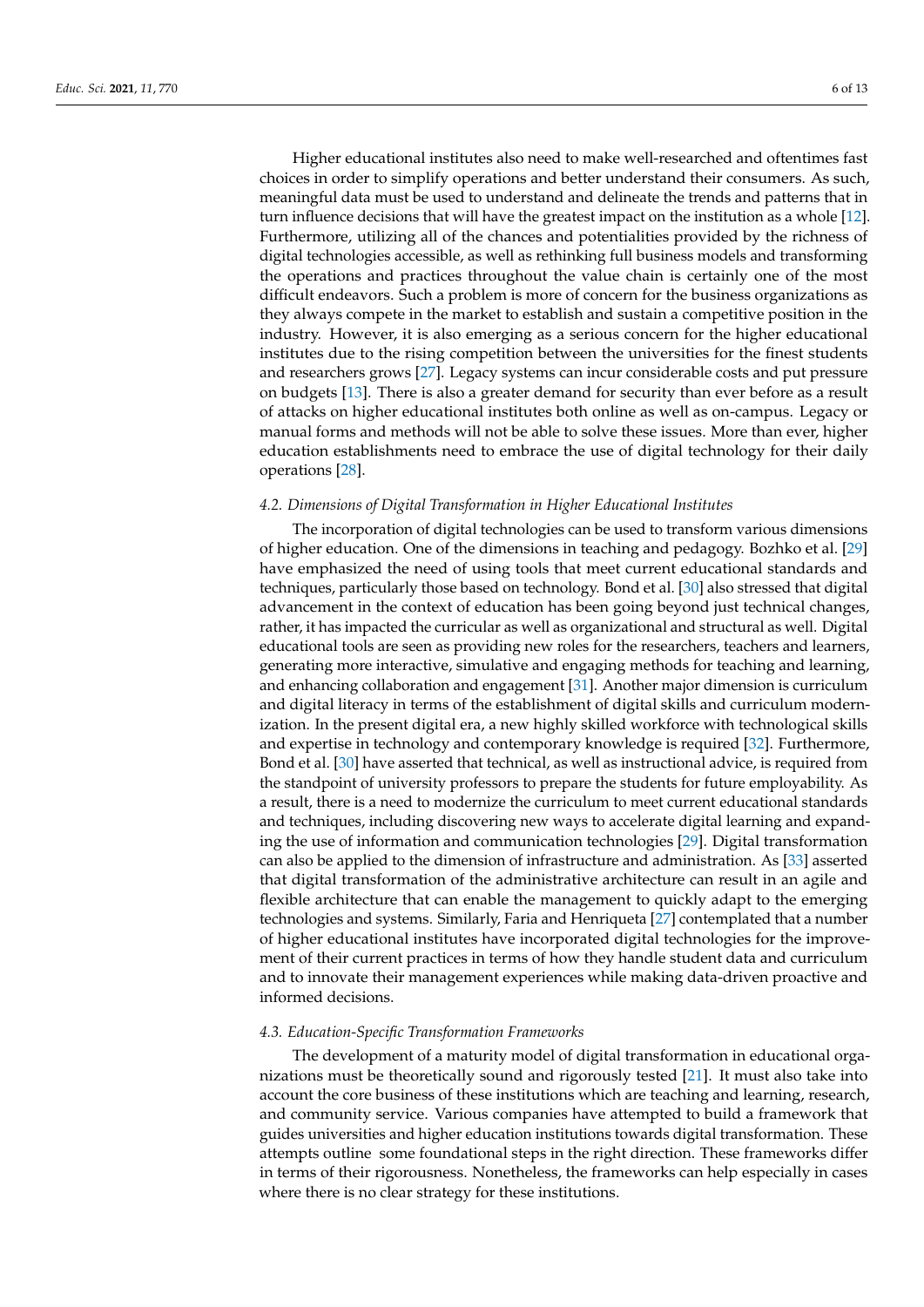## 4.3.1. KPMG Framework

KPMG developed a research-based consumer-centric enterprise-wide framework for the digital transformation of higher education institutions [\[34\]](#page-12-5). The KPMG framework is intended to assist the educational institutes in better positioning themselves to create higher value and returns by structuring and aligning different aspects of the education system in order to offer seamless, consumer-centric service and experience. KPMG calls this framework "a blueprint for digital transformation in universities". The framework has six organizational elements namely, customers, channels, enterprise strategy, core businesses practices, advanced data and analytics, and enabling business practices. Figure [1](#page-6-0) shows the organizational elements of the framework.

<span id="page-6-0"></span>

**Figure 1.** KPMG blueprint for digital transformation in universities.

"Customers" in this framework include existing and potential students, alumni students, educational communities, government and various partnering institutions. Channels entail all kinds of communication channels as mentioned in Figure [1.](#page-6-0) Enterprise strategy entails all the strategic objectives, goals and planning. Core business practices entail all the practices associated with curriculum, student experience, research and other academic areas. Visualizations and insights, scenario planning and modelling, data management and governance are all covered in data and analytics. Lastly, technology and operations are considered as enablers for business practices.

#### 4.3.2. Microsoft Framework

Microsoft has presented a framework for the transformation of higher education [\[35\]](#page-12-6). The framework is proposed to provide practical guidance to assist the higher educational institutes in building a comprehensive digital transformation plan based on their vision and desired objectives. The framework is divided into four major dimensions: student achievement, teaching and learning, academic research, and a secure and connected campus. Figure [2](#page-7-0) provides an overview of the framework.

Student success focuses on attracting students, meeting the educational needs of the students and building lifelong relationships with them. The teaching and learning dimension is focused on building a culture of continuous learning and improvement in education delivery. The academic research dimension focuses on empowering all researchers and providing them with all the necessary skills and competencies. The secure and connected campus dimension is concerned with a rethinking of the configuration, optimisation and management of the campus resources.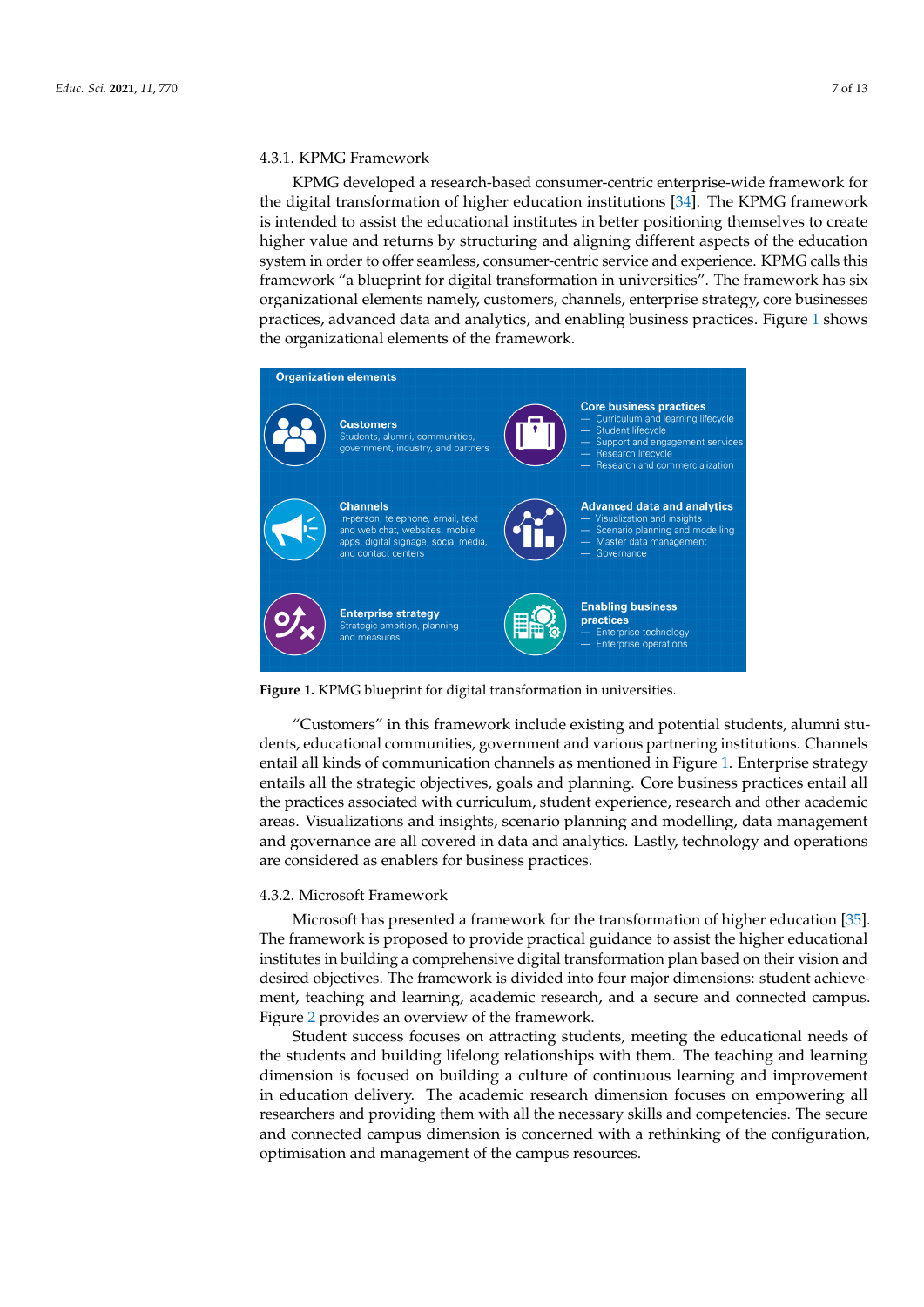<span id="page-7-0"></span>

**Figure 2.** Microsoft Education Transformation Framework for Higher Education.

## 4.3.3. Google Framework

Google has its own education transformation framework [\[36\]](#page-12-7). Figure [3](#page-7-1) provides an overview of the framework. Google has classified seven elements of transformation namely vision, learning, culture, technology, professional development, funding and sustainability, and community engagement. As per this framework, the digital transformation in higher education delivery can also take place when there is a strong vision from the outset. When the higher education institute has a clear vision, it implies that the leadership and the larger community are working together toward common future goals. The framework also presents the idea that that the university leadership must foster an innovative culture and encourage people to take risks and learn from failures. Moreover, it must be noted that technology is not simply a facilitator of school transformation, but it is a vital element. Thus, the leadership must identify, test, and win the support of their team for the incorporation of the appropriate technology (tools and procedures) in pursuit of the institutions academic and administrative goals. After that, the administrators should develop a sustainable budget, identify a variety of financing sources, and look for savings and reallocation possibilities that are directly related to student goals.

<span id="page-7-1"></span>

**Figure 3.** Google Education Transformation Framework.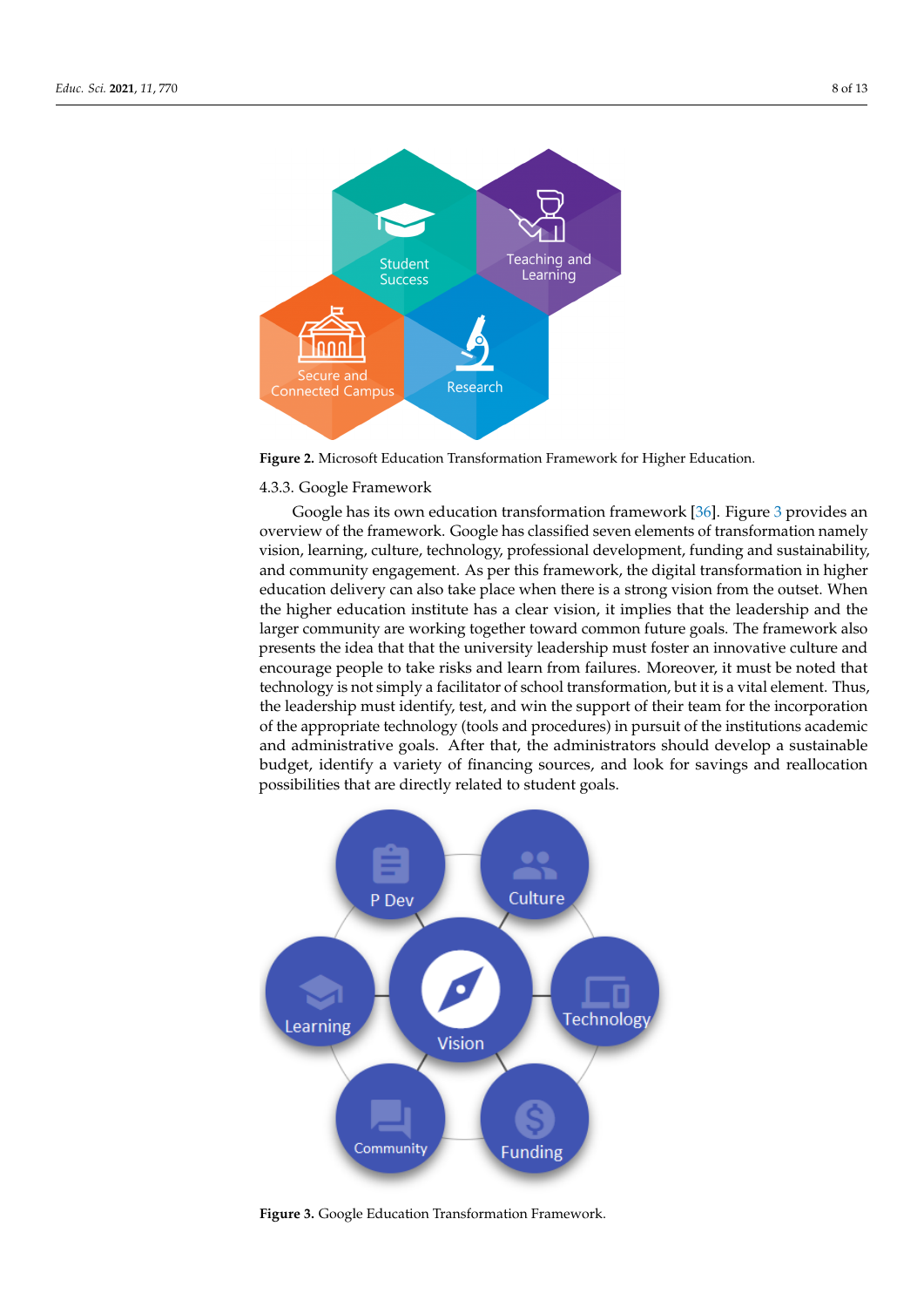It must be noted that schools impact a varied community of parents, families, companies, government, organizations, and citizens. Thus, the leaders have to make certain that these stakeholders support the institute throughout its transformation. Lastly, the framework proposes that effective professional development and continuing coaching must be provided to the educators in order to help them use skills and techniques to meet the requirements of their students.

## *4.4. The Existing Institutional Levels of Digital Transformation*

The outbreak of the COVID-19 global pandemic has pushed several industries to transform digitally to sustain their business. Consequently, education systems and higher educational institutes all around the world were also required to incorporate digital technologies in order to modify their education delivery system and adapt to the changing scenario. Many issues were raised concerning the provision of education to the students in terms of sustaining classroom learning, performing examinations, accommodating a large number of students etc. To keep operations running, several institutions joined up various online software for video conferencing and meeting such as Zoom and other software solutions [\[37\]](#page-12-8). As a result of this huge disruption, many institutions are establishing specialized digital strategies, yet a high number of institutes lack the vision, capacity, systems, expertise or even the commitment needed for the successful implementation of the digital tools. On average the status of digital transformation is still underdeveloped [\[27\]](#page-11-26). This aligns with the findings of Buvat et al. [\[38\]](#page-12-9) that there is little discernible progress in developing skill and expertise in driving digital transformation and thus, institutes are struggling in this regard.

The existing institutional levels of digital transformation can be captured by assessing the digital maturity of the institutes. In this regard, Rodríguez-Abitia et al. [\[39\]](#page-12-10) put forward a framework for assessing the digital maturity of higher educational institutes. The digital maturity of any educational institute can be assessed by observing its information technology infrastructure in terms of digital tools used in classrooms and labs as well as for administrative purposes. Moreover, it also needs to be assessed how the institutes have applied digital tools in teaching and learning. The authors found that the ability and progress of the higher educational institutes have been limited and impeded by various contextual constraints. Similarly, assessing the digital maturity of the higher educational institutions, Rodríguez-Abitia and Bribiesca-Correa [\[40\]](#page-12-11) have asserted that the higher education institutions have been lagging behind other businesses and industries when it comes to embracing digital transformation. Due to market pressure, other industries have likely been compelled to develop quicker. Nevertheless, the educational industry is beginning to offer a variety of learning choices that may appeal to younger generations.

#### **5. Digital Transformation Challenges in Higher Education Institutions**

Research has revealed various challenges that act as obstacles in the digital transformation of higher education institutes [\[41](#page-12-12)[–44\]](#page-12-13). The research done in this area is focused on different aspects and from different points of view. In this work, we are summarizing the main strategic high-level challenges that higher educations institutes usually face while adopting digital transformation. Figure [4](#page-9-0) shows the major challenges pertinent to digital transformation in higher education institutions.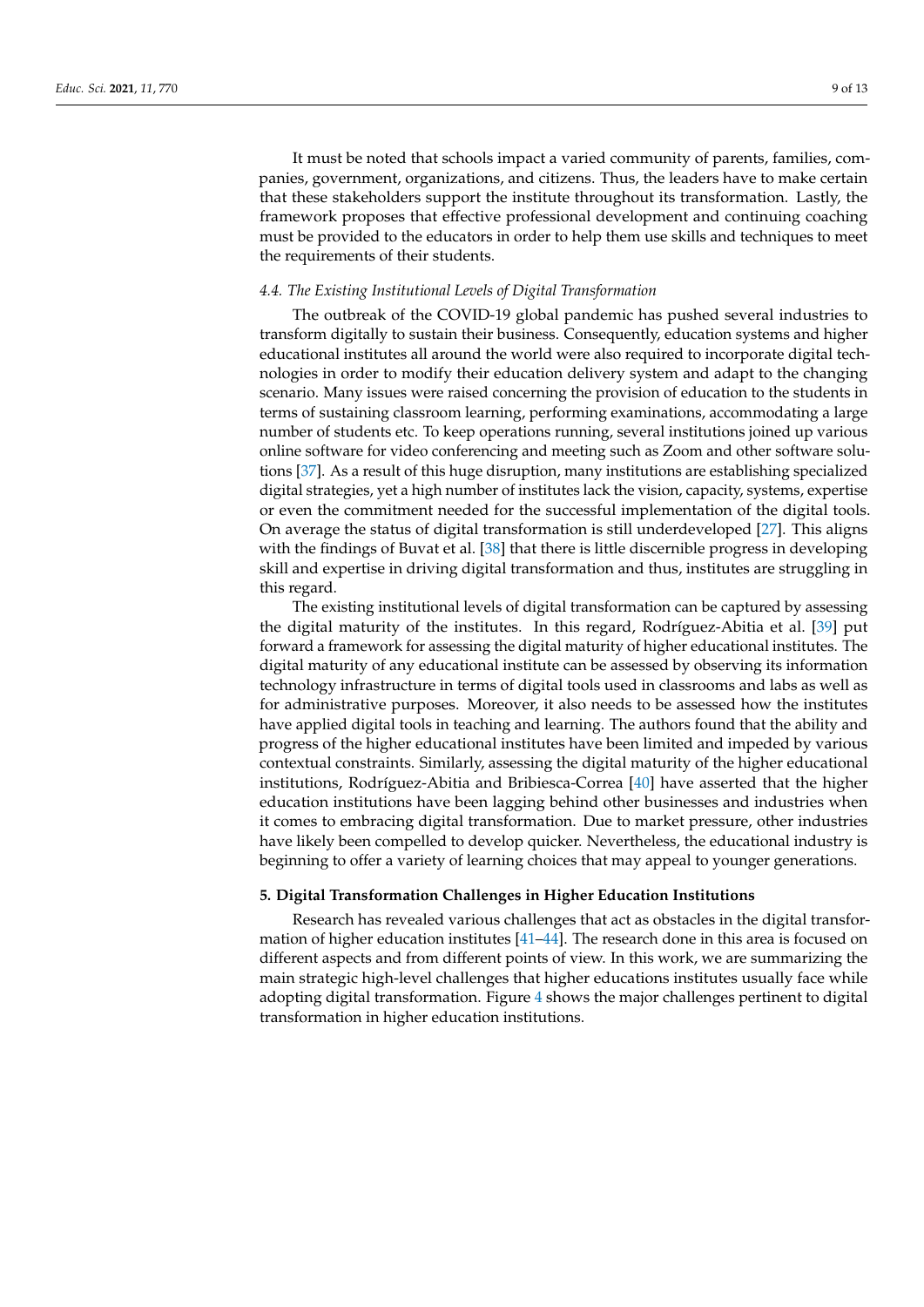<span id="page-9-0"></span>

**Figure 4.** Challenges Pertinent to Digital Transformation in Higher Education Institutions.

These challenges can be summarized as follows:

- **Prioritization**: Universities tend to focus on urgent matters rather than important ones. They tend to prioritize immediate results and postpone critical investments in building capabilities that are time-consuming. It is asserted that planned digitization is not being done in a particularly novel fashion, nor with the necessary financial means to execute the plan, which further exacerbates this problem [\[40\]](#page-12-11). This issue can be dealt with through the development of a prioritization plan for digital investments a roadmap that can guide the systematic transformation of the organization in a sequential manner.
- **Decentralized Decision Making**: Decentralized decision making can cause delays in the implementation of large-scale decisions and projects. On the other hand, IT systems that are characterized by centralized control and decision making are more efficient. It is an important way to balance the scale and speed of coordinated decisionmaking. To ensure success, there is a need to build a dynamic ambidextrous organizing model for digital transformation to better balance separation and integration over time [\[45\]](#page-12-14).
- **Human Resistance to Change**: It is a commonly agreed idea that the primary obstacle that higher educational institutes encounter in adapting to digital transformation is adjusting to new teaching methods and the learning settings and models. Thus, resistance to the adoption of digital transformation can be a major obstacle. Academic professionals are typically regarded to be some of the most secure occupations in the world. There is a good chance that change will be opposed if it threatens job security [\[40\]](#page-12-11). Successful organizations inspire their staff to advocate a vision of digital maturity. Small pilot projects can be used to give a clear picture of the potential change and eliminating uncertainly or the doubts of the faculty pertinent to job security. It is imperative to develop orientations for the educational professionals to guide them regarding the positive side of technology and reducing their job insecurity.
- **Gaps in Digital Tech Talent**: The low level of the digital literacy of the faculty is also a major challenge. In the context of the higher educational institutes, new teaching methods and learning tools and procedures such as the use of video conferencing, digital platforms, simulation-based learning and collaborative learning, must be adapted. Higher education systems are being pushed to adapt to global developments, which necessitates new teaching and learning paradigms and environment [\[46\]](#page-12-15). As the current students are digital natives, the lecturers must be more imaginative and inventive in their digital teaching abilities. Another major challenge to the successful implementation of digital technologies in the higher education system is the generational gap between the students that are considered as native to these digital technologies and the institutes' faculty that have to adapt and learn the use of the technologies. Thus, due to such generational disparities between students and technology adopting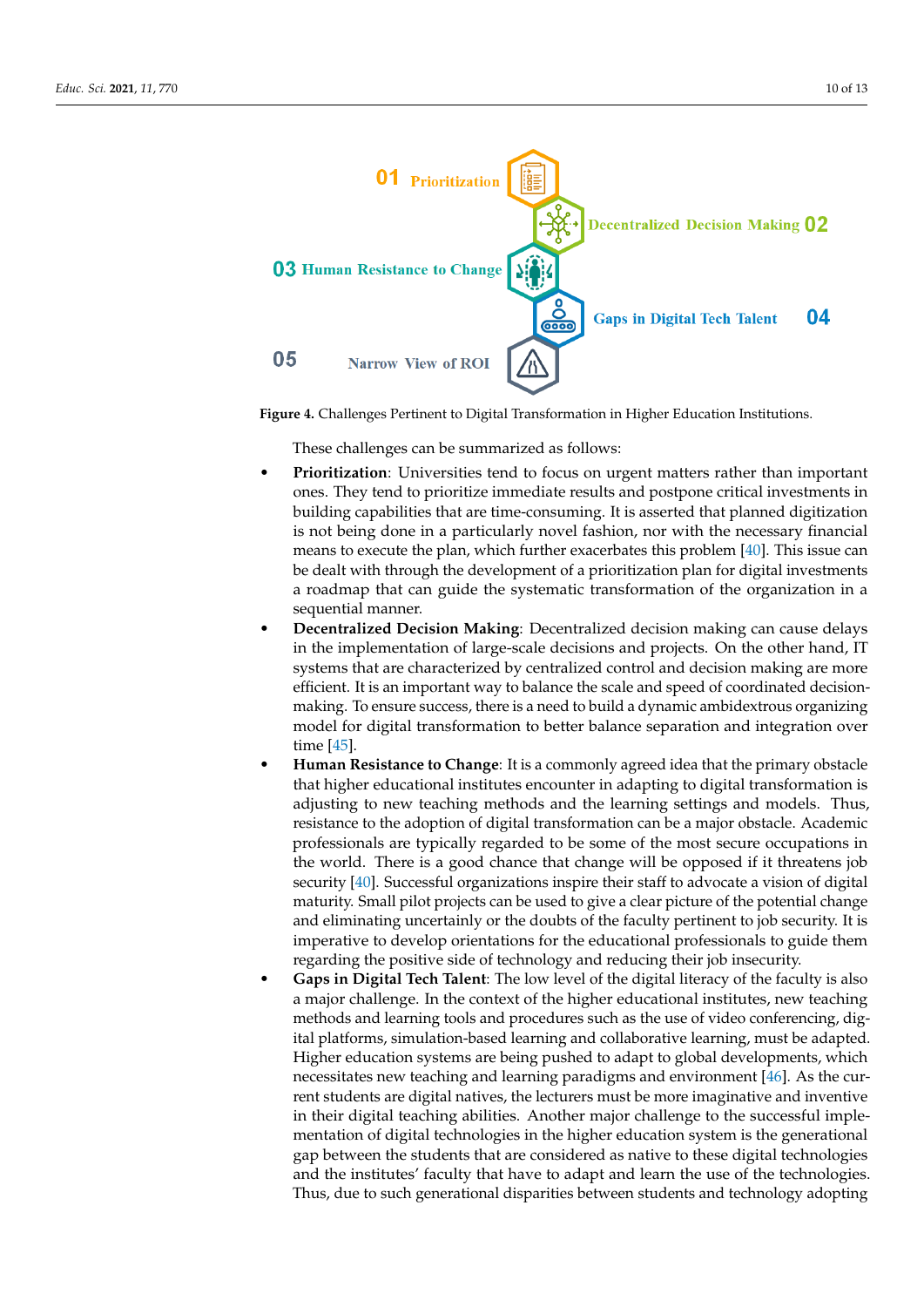faculty, it is necessary to promote policies to enable both infrastructure and creative learning settings to address the changing punditry trends. In addition, there will be a substantial need for faculty training

• **Narrow View of ROI**: Lastly, it is found that higher education institutions usually make errors in calculating the business case and ROI for the investment. Business cases for basic digital skills should consider actions that are slowly evolving or difficult to quantify. Examples include saving faculty time and costs through more efficient operations and automation, as well as better enrollment, retention, and on-time graduation numbers that result from the improved student experience.

It is also found that the outbreak of the COVID-19 epidemic has pushed organizations around the world, to incorporate digital tools and technologies to adapt to the changing scenarios. The higher educational institutes have not been an exception to such transformation and thus, they have to transform their operations digitally in order to sustain the education delivery. The authors [\[47\]](#page-12-16) observed that with the right tools and ingenuity, problems may be converted into opportunities. Thus, digital technologies may increase social connection, collaboration, interactions and engagement as with the incorporation of the new online platforms and programs, a higher number of instructors, teachers, experts and speakers can be accessed globally. However, models must be modified to satisfy the needs of online delivery. With such sudden adoption of digital technologies and mechanisms the need to encourage student engagement and interactions also rises, which can be easily lost or diminished when compared to a face-to-face situation, among other factors. Passing from a traditional venue to completely online distribution has not always made it easy to adjust the course to its newfound nature. To get a student to want to be interested and contribute, there is a need to establish a relationship, create communication linkages, and use information effectively [\[10\]](#page-11-9).

### **6. Conclusions**

The paper attempted to contextualize the digital transformation in the context of higher educational institutions. Conclusively, it is found that in the present era, similar to other industries and business organizations, the higher education institutions also need to transform digitally to remain relevant to the changing industry scenarios and trends. The digital transformation can be applied to several dimensions of the higher education system including teaching, pedagogy, learning and curriculum, infrastructure, and administrative and management. The paper also discussed the maturity models of the top firms to understand the relevant dimensions that can help in measuring the maturity of any higher education institution. The paper has also presented frameworks and models for the digital transformation of higher education institutions proposed by three leading firms; KPMG, Google, and Microsoft. It is also found that with such a high need for digital transformation, higher education institutes have been lagging behind the other industries and business organizations due to several challenges. Summarizing the key challenges that have been impeding the digital transformation of higher education institutions, it has been found that immediate focus and poor prioritization, decentralized decision making, internal resistance, digital literacy of the faculty fuelled by the generational gap of digital natives' students and faculty and narrow view of ROI are some of the major challenges in this context.

**Funding:** This research received no external funding.

**Institutional Review Board Statement:** Not applicable.

**Informed Consent Statement:** Not applicable.

**Data Availability Statement:** Not applicable.

**Acknowledgments:** The author would like to acknowledge the support of Prince Sultan University for paying the Article Processing Charges (APC) of this publication.

**Conflicts of Interest:** The author declares no conflict of interest.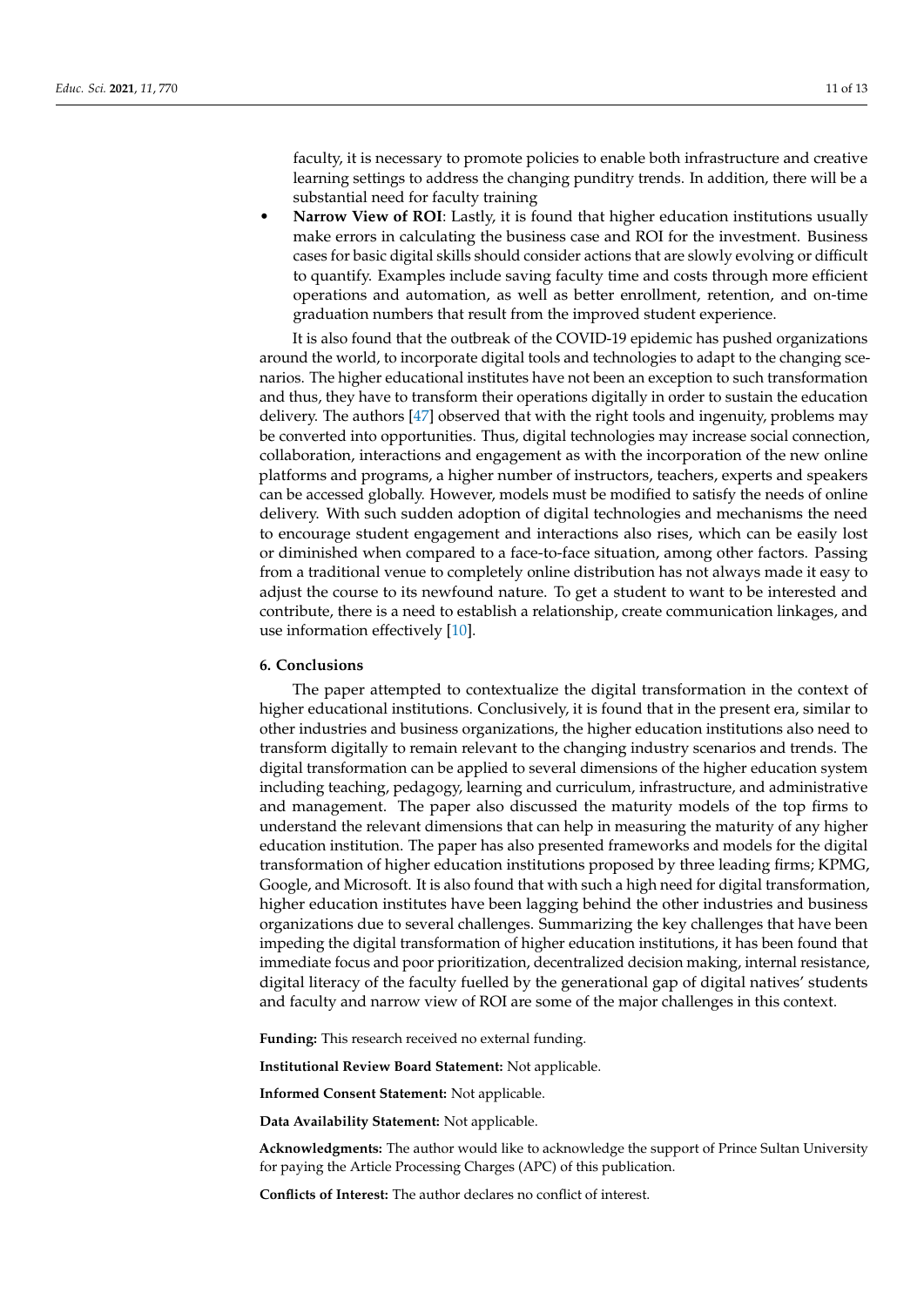## **References**

- <span id="page-11-0"></span>1. Heilig, L.; Schwarze, S.; Voss, S. An Analysis of Digital Transformation in the History and Future of Modern Ports. In Proceedings of the 50th Hawaii International Conference on System Sciences, Hilton Waikoloa Village, HI, USA, 4–7 January 2017.
- <span id="page-11-1"></span>2. Skog, D.A.; Wimelius, H.; Sandberg, J. Digital disruption. *Bus. Inf. Syst. Eng.* **2018**, *60*, 431–437. [\[CrossRef\]](http://doi.org/10.1007/s12599-018-0550-4)
- <span id="page-11-2"></span>3. Morakanyane, R.; Grace, A.A.; O'Reilly, P. Conceptualizing Digital Transformation in Business Organizations: A Systematic Review of Literature. In Proceedings of the 30th Bled eConference, Bled, Slovenia, 18–21 June 2017; Volume 21.
- <span id="page-11-3"></span>4. Drechsler, K.; Gregory, R.; Wagner, H.T.; Tumbas, S. At the Crossroads between Digital Innovation and Digital Transformation. *Commun. Assoc. Inf. Syst.* **2020**, *47*, 23. [\[CrossRef\]](http://dx.doi.org/10.17705/1CAIS.04723)
- <span id="page-11-4"></span>5. Matt, C.; Hess, T.; Benlian, A. Digital transformation strategies. *Bus. Inf. Syst. Eng.* **2015**, *57*, 339–343. [\[CrossRef\]](http://dx.doi.org/10.1007/s12599-015-0401-5)
- <span id="page-11-5"></span>6. Rossmann, A. Digital maturity: Conceptualization and measurement model. In *Bridging the Internet of People, Data, and Things: 39th International Conference on Information Systems (ICIS 2018), San Francisco, CA, USA, 13–16 December 2018*; Curran Associates Inc.: Red Hook, NY, USA, 2019; Volume 2, pp. 1633–1641.
- <span id="page-11-6"></span>7. Valdés, K.N.; Cerdá Suárez, L.M. An Institutional Perspective for Evaluating Digital Transformation in Higher Education: Insights from the Chilean Case. *Sustainability* **2021**, *13*, 9850. [\[CrossRef\]](http://dx.doi.org/10.3390/su13179850)
- <span id="page-11-7"></span>8. Eden, R.; Jones, A.B.; Casey, V.; Draheim, M. Digital transformation requires workforce transformation. *MIS Q. Exec.* **2019**, *18*, 4. [\[CrossRef\]](http://dx.doi.org/10.17705/2msqe.00005)
- <span id="page-11-8"></span>9. Orellana, V.; Cevallos, Y.; Tello-Oquendo, L.; Inca, D.; Palacios, C.; Rentería, L. Quality evaluation processes and its impulse to digital transformation in ecuadorian universities. In Proceedings of the 2019 Sixth International Conference on eDemocracy & eGovernment (ICEDEG), Quito, Ecuador, 24–26 April 2019; pp. 338–343.
- <span id="page-11-9"></span>10. Balyer, A.; Öz, Ö. Academicians' Views on Digital Transformation in Education. *Int. Online J. Educ. Teach.* **2018**, *5*, 809–830.
- <span id="page-11-10"></span>11. Hess, T.; Matt, C.; Benlian, A.; Wiesböck, F. Options for formulating a digital transformation strategy. In *Strategic Information Management*; Routledge: London, UK, 2020; pp. 151–173.
- <span id="page-11-11"></span>12. Gobble, M.M. Digital strategy and digital transformation. *Res.-Technol. Manag.* **2018**, *61*, 66–71. [\[CrossRef\]](http://dx.doi.org/10.1080/08956308.2018.1495969)
- <span id="page-11-12"></span>13. Marks, A.; Al-Ali, M.; Rietsema, K. Learning management systems: A shift toward learning and academic analytics. *Int. J. Emerg. Technol. Learn.* **2016**, *11*, 77. [\[CrossRef\]](http://dx.doi.org/10.3991/ijet.v11i04.5419)
- <span id="page-11-13"></span>14. Mahlow, C.; Hediger, A. Digital Transformation in Higher Education-Buzzword or Opportunity? *eLearn Mag.* **2019**, *2019*, 13. [\[CrossRef\]](http://dx.doi.org/10.1145/3329488/3331171)
- <span id="page-11-14"></span>15. Keegan, D. *The Future of Learning: From eLearning to mLearning*; ERIC: Washington, DC, USA, 2002.
- <span id="page-11-15"></span>16. Johnson, R.D.; Brown, K.G. *E-Learning*; American Psychological Association: Washington, DC, USA, 2017.
- <span id="page-11-16"></span>17. Proença, D.; Borbinha, J. Information security management systems—A maturity model based on ISO/IEC 27001. In Proceedings of the International Conference on Business Information Systems, Berlin, Germany, 18–20 July 2018; pp. 102–114.
- <span id="page-11-17"></span>18. Ifenthaler, D.; Egloffstein, M. Development and implementation of a maturity model of digital transformation. *TechTrends* **2020**, *64*, 302–309. [\[CrossRef\]](http://dx.doi.org/10.1007/s11528-019-00457-4)
- <span id="page-11-18"></span>19. Chanias, S.; Hess, T. How digital are we? Maturity models for the assessment of a company's status in the digital transformation. In *Management Report/Institut für Wirtschaftsinformatik und Neue Medien*; Institute for Information Systems and New Media, Munich School of Management, LMU Munich: Munich, Germany, 2016; pp. 1–14.
- <span id="page-11-19"></span>20. Carvalho, J.V.; Pereira, R.H.; Rocha, Á. A comparative study on maturity models for information systems in higher education institutions. In Proceedings of the 2018 International Conference on Digital Science, Budva, Montenegro, 19–21 October 2018; pp. 150–158.
- <span id="page-11-20"></span>21. De Bruin, T.; Rosemann, M.; Freeze, R.; Kaulkarni, U. Understanding the main phases of developing a maturity assessment model. In *Australasian Conference on Information Systems (ACIS)*; Australasian Chapter of the Association for Information Systems: Sydney, Australia, 2005; pp. 8–19.
- <span id="page-11-21"></span>22. Jackson, N.C. Managing for competency with innovation change in higher education: Examining the pitfalls and pivots of digital transformation. *Bus. Horiz.* **2019**, *62*, 761–772. [\[CrossRef\]](http://dx.doi.org/10.1016/j.bushor.2019.08.002)
- <span id="page-11-22"></span>23. Branch, J.W.; Burgos, D.; Serna, M.D.A.; Ortega, G.P. Digital Transformation in Higher Education Institutions: Between Myth and Reality. In *Radical Solutions and eLearning*; Springer: Berlin/Heidelberg, Germany, 2020; pp. 41–50.
- <span id="page-11-23"></span>24. Hildebrandt, C.K. Whose interest is educational technology serving? Who is included and who is excluded? In *RIED. Revista Iberoamericana de Educación a Distancia*; Asociación Iberoamericana de Educación Superior a Distancia: Madrid, Spain, 2019; Volume 22.
- <span id="page-11-24"></span>25. Chappell, C.; Gonczi, A.; Hager, P. Competency-based education. In *Understanding Adult Education and Training*; Routledge: London, UK, 2020.
- <span id="page-11-25"></span>26. Moreau, M.P.; Leathwood, C. Graduates' employment and the discourse of employability: A critical analysis. *J. Educ. Work* **2006**, *19*, 305–324. [\[CrossRef\]](http://dx.doi.org/10.1080/13639080600867083)
- <span id="page-11-26"></span>27. Faria, J.A.; Nóvoa, H. Digital transformation at the University of Porto. In Proceedings of the International Conference on Exploring Services Science, Rome, Italy, 24–26 May 2017; pp. 295–308.
- <span id="page-11-27"></span>28. Norton, A.; Shroff, S.; Edwards, N. *Digital Transformation: An Enterprise Architecture Perspective*; Publish Nation Limited: London, UK, 2020.